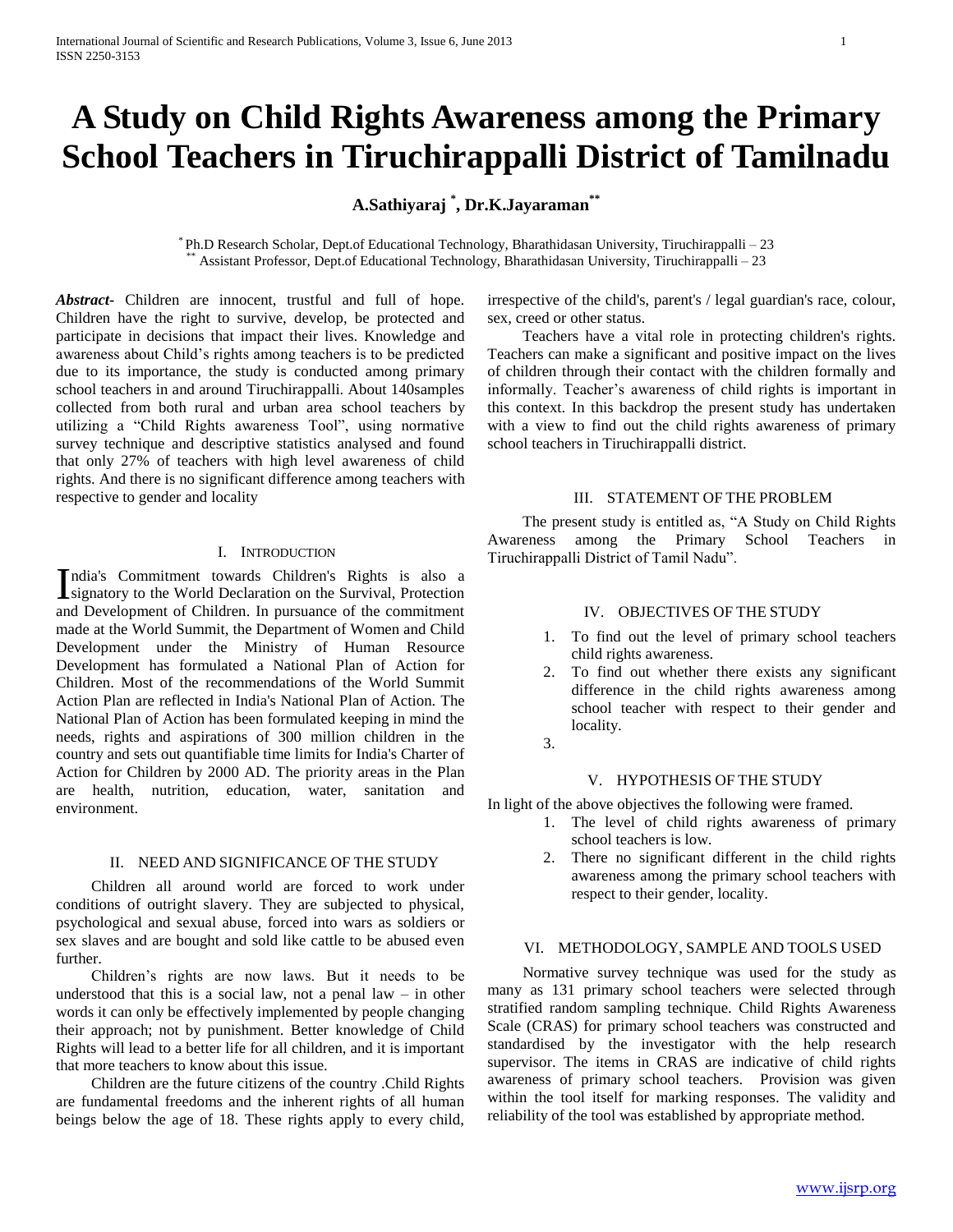The statistical techniques used in study are the following:

1. Descriptive statistics like Mean, Median, Mode, Standard deviation and 't' test were worked out for the total sample.

## VIII. DATA ANALYSIS

## **TABLE 1**

### **Showing Important Statistical Constants based on the scores of Child Rights awareness for the Total Sample.**

| <b>Variable</b>        | <b>Mean</b> | <b>Median</b> | Mode            | S.D.   |
|------------------------|-------------|---------------|-----------------|--------|
| Child Rights awareness | 165.79      | 168           | $\sim$<br>l / J | 11.135 |

 The Mean, Median, Mode for Child Rights awareness are 165.79,168, and 173 respectively. The Standard Deviation is 11.135. The values obtained for Mean, Median, Mode, Standard Deviation, and shows that the distribution is almost normal.

| TABLE 1.2                                                         |
|-------------------------------------------------------------------|
| Showing the level of child rights awareness of preschool teachers |

| <b>Variable</b>        | <b>Level</b> | % of teachers |
|------------------------|--------------|---------------|
|                        | Low          | ົ             |
| Child Rights awareness | Average      | 46            |
|                        | High         |               |

 The above table shows that only 27% of teachers have high level child rights awareness remaining near about 46% of teachers shows average level of child rights awareness. From this

it is clear that there should be keen interest to be created among teachers with regard to child rights awareness.

#### **TABLE 1.3**

## **Summary of the test of significance of difference in means of child rights awareness between the groups of male and female primary school teachers.**

| <b>Variable</b> | <b>Sub Variable</b> |     | <b>Mean</b> | S.D    | 't' value |
|-----------------|---------------------|-----|-------------|--------|-----------|
| Gender          | <b>Male</b>         | 62  | 165.53      | 11.516 | 0.247     |
|                 | Female              | 69  | 166.01      | 10.861 |           |
| <b>Locality</b> | <b>Rural</b>        | 111 | 166.22      | 10.979 |           |
|                 | Urban               | 20  | 163.40      | 11.975 | 1.042     |

 As shown in table male primary school teachers have of mean score of 165.53 with standard deviation 11.516. Female primary school teacher have mean score of 166.01 with standard deviation 10.861. The 't' value obtained for difference between means in scores of male and female primary school teachers 0.247. This 't' value is less than table for critical ratio to be not significant even at 0.05 level.

 This reveals that the mean difference in child rights awareness of male and female primary school teacher is not significant.

 As shown in table rural primary school teachers have of mean score of 166.22 with standard deviation 10.979. Urban primary school teacher have mean score of 163.40 with standard deviation 11.975. The 't' value obtained for difference between means in scores of rural and urban primary school teachers 1.042. This 't' value is less than table for critical ratio to be not significant even at 0.05 level.

 This reveals that the mean difference in child rights awareness of Rural and urban primary school teacher is not significant.

#### IX. FINDINGS OF THE STUDY

 The overall percentage clearly states that only 27% of teachers with high level, 46% of teachers with average level and 27% of teachers with low level of child rights awareness.

 The 't' value obtained for difference between means in scores of male and female primary school teachers is not significant even at 0.05 level.

 The 't' value obtained for difference between means in scores of Rural and Urban primary school teachers is not significant even at 0.05 level.